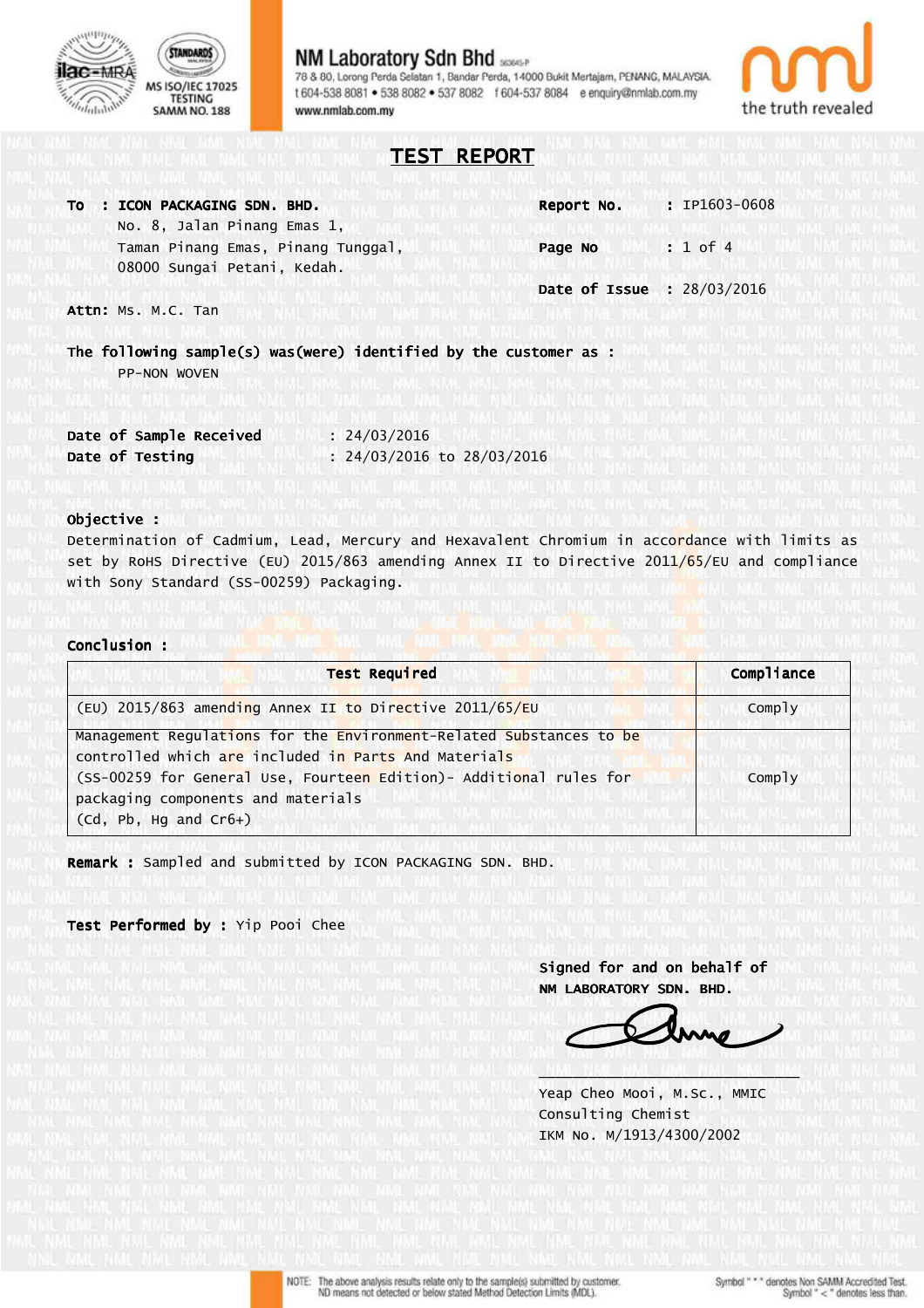

# **NM Laboratory Sdn Bhd seaser**

78 & 80, Lorong Perda Selatan 1, Bandar Perda, 14000 Bukit Mertajam, PENANG, MALAYSIA. t 604-538 8081 . 538 8082 . 537 8082 1 604-537 8084 e enquiry@nmlab.com.my www.nmlab.com.my



| : ICON PACKAGING SDN. BHD.       | $: IP1603-0608$        |
|----------------------------------|------------------------|
| Customer                         | Report No.             |
| <b>Date Of Issue: 28/03/2016</b> | $: 2$ of 4<br>Page No. |

\_\_\_\_\_\_\_\_\_\_\_\_\_\_\_\_\_\_\_\_\_\_\_\_\_\_\_\_\_\_\_\_\_\_\_\_\_\_\_\_\_\_\_\_\_\_\_\_\_\_\_\_\_\_\_\_\_\_\_\_\_\_\_\_\_\_\_\_\_\_\_\_\_\_\_\_\_\_\_\_\_\_\_\_\_\_\_\_\_\_\_\_\_

### Sample Photograph(s):



| Method<br>Ref.No.                               | Standard Method                                     | Method Description/Title                                                                                                                                                           |  |  |
|-------------------------------------------------|-----------------------------------------------------|------------------------------------------------------------------------------------------------------------------------------------------------------------------------------------|--|--|
| $M-1$                                           | IEC 62321, Ed.1;<br>Sec.8<br>ICP-AES                | Determination of lead and cadmium in polymers by ICP-OES,<br>ICP-MS and AAS<br>Inductively Coupled Plasma-Atomic Emission Spectrometry                                             |  |  |
| IEC 62321, Ed.1;<br>Sec.7<br>$M - 2$<br>ICP-AES |                                                     | Determination of Mercury in polymers, metals and<br>electronics by CV-AAS, CV-AFS, ICP-OES and ICP-MS<br>Inductively Coupled Plasma-Atomic Emission Spectrometry                   |  |  |
| $M-3$                                           | IEC 62321, Ed.1;<br>Annex C<br>UV Spectrophotometer | Determination of hexavalent chromium $(Cr(VI)$ in polymers<br>and electronics by the colorimetric method<br>Chromium Hexavalent-Colorimetric measurement by UV/Vis<br>Spectroscopy |  |  |

Standard Method / Equipment / Technique Description:

Signed for and on behalf of NM LABORATORY SDN. BHD.

 Yeap Cheo Mooi, M.Sc., MMIC Consulting Chemist IKM No. M/1913/4300/2002

\_\_\_\_\_\_\_\_\_\_\_\_\_\_\_\_\_\_\_\_\_\_\_\_\_\_\_\_\_\_\_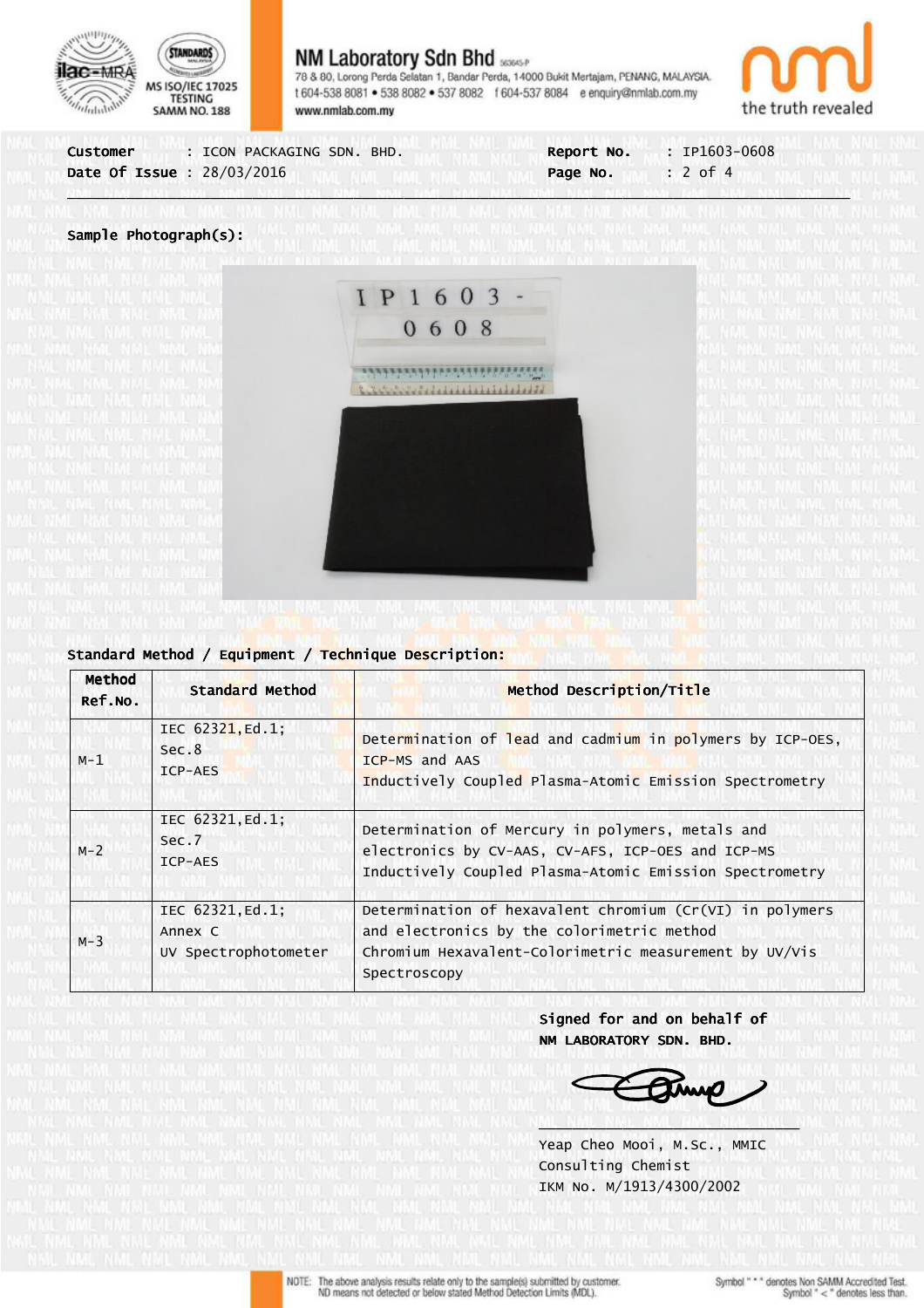



# **NM Laboratory Sdn Bhd** sasser

78 & 80, Lorong Perda Selatan 1, Bandar Perda, 14000 Bukit Mertajam, PENANG, MALAYSIA. t 604-538 8081 . 538 8082 . 537 8082 1 604-537 8084 e enquiry@nmlab.com.my www.nmlab.com.mv



| Customer                   | : ICON PACKAGING SDN. BHD. | <b>Report No.</b> | $: IP1603-0608$     |  |
|----------------------------|----------------------------|-------------------|---------------------|--|
| Date Of Issue : 28/03/2016 |                            | Page No.          | $\therefore$ 3 of 4 |  |
|                            |                            |                   |                     |  |

## Test Results(s) :

| Parameter           | Result   | Unit  | Method<br>Ref. No | MDL;<br>mg/kg |
|---------------------|----------|-------|-------------------|---------------|
| Cadmium (as Cd)     | ND(<0.5) | mg/kg | $M-1$             | 0.5           |
| Lead (as Pb)        | ND(<1)   | mg/kg | $M-1$             |               |
| Mercury (as Hg)     | ND(<5)   | mg/kg | $M-2$             | 5             |
| Hexavalent Chromium | ND(<1)   | mg/kg | $M - 3$           |               |

**Note(s)** : 1. The test portion was Totally Dissolved for Cadmium, Lead & Mercury Test by using pre-conditioning method as mentioned above.

 2. The test portion was ashed before the pre-conditioning method for Cadmium & Lead test as mentioned above.

## Summary of RoHS and Sony Standard (SS-00259) Packaging requirements:

| Requirements | ROHS Limit;<br>mg/kg |          | SS-00259 Packaging, 14th<br>Edition ; mg/kg |  |  |
|--------------|----------------------|----------|---------------------------------------------|--|--|
| Cd           | 100                  | 5        |                                             |  |  |
| Pb           | 1000                 | 30       | Total of 4<br>elements must                 |  |  |
| Hg           | 1000                 | 5        | be $<$ 100 mg/kg                            |  |  |
| $Cr6+$       | 1000                 | $5$ (Cr) |                                             |  |  |

 $\lambda$  and  $\lambda$  and  $\lambda$  and  $\lambda$  and  $\lambda$  and  $\lambda$  and  $\lambda$  and  $\lambda$  and  $\lambda$  and  $\lambda$  and  $\lambda$  and  $\lambda$  and  $\lambda$ 

Signed for and on behalf of NM LABORATORY SDN. BHD.

Camis

 Yeap Cheo Mooi, M.Sc., AMIC Consulting Chemist IKM No. A/1913/4300/2002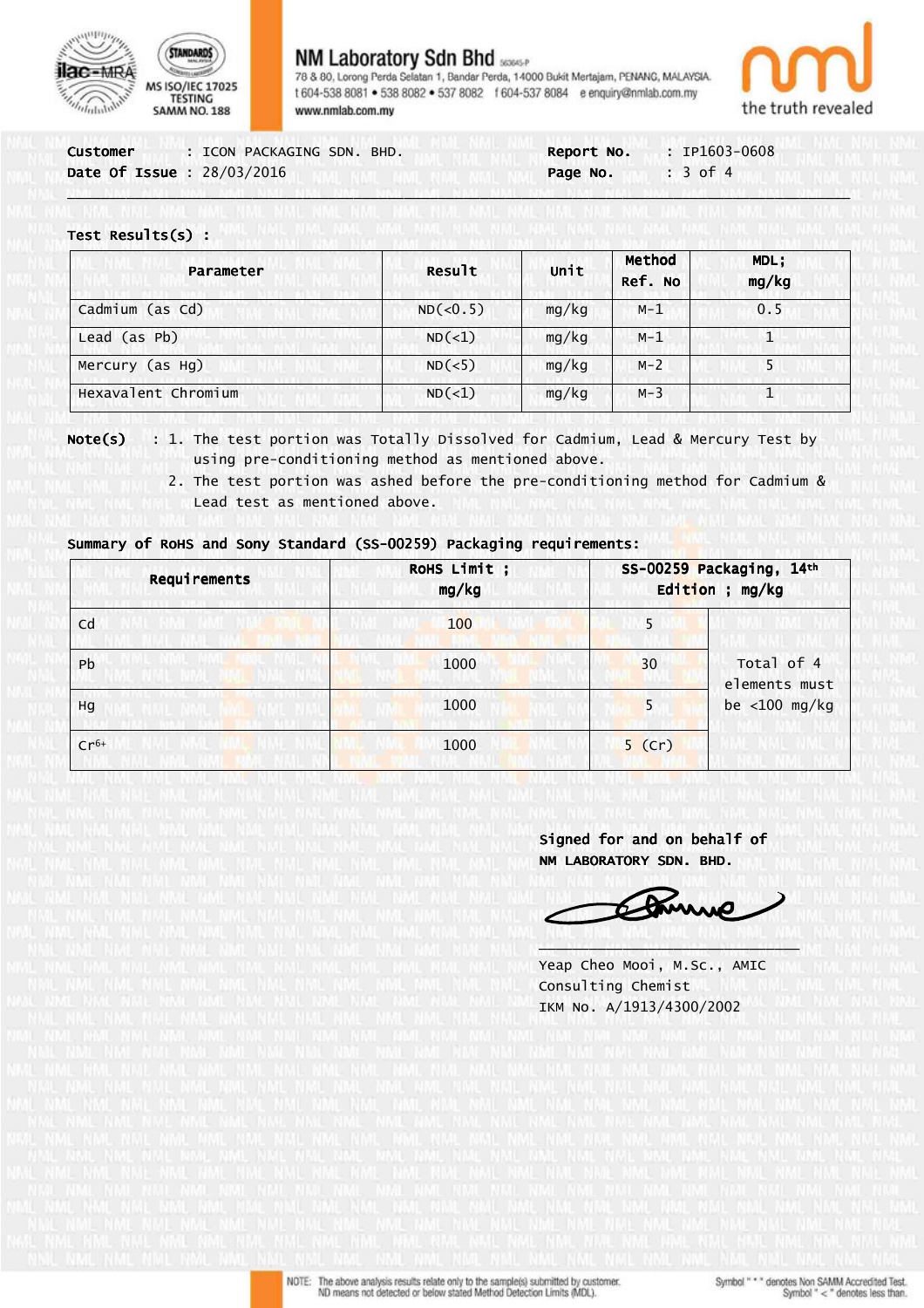

## **NM Laboratory Sdn Bhd**

78 & 80, Lorong Perda Selatan 1, Bandar Perda, 14000 Bukit Mertajam, PENANG, MALAYSIA. t 604-538 8081 . 538 8082 . 537 8082 1 604-537 8084 e enquiry@nmlab.com.my www.nmlab.com.mv





 Consulting Chemist IKM No. M/1913/4300/2002

- End of Report -